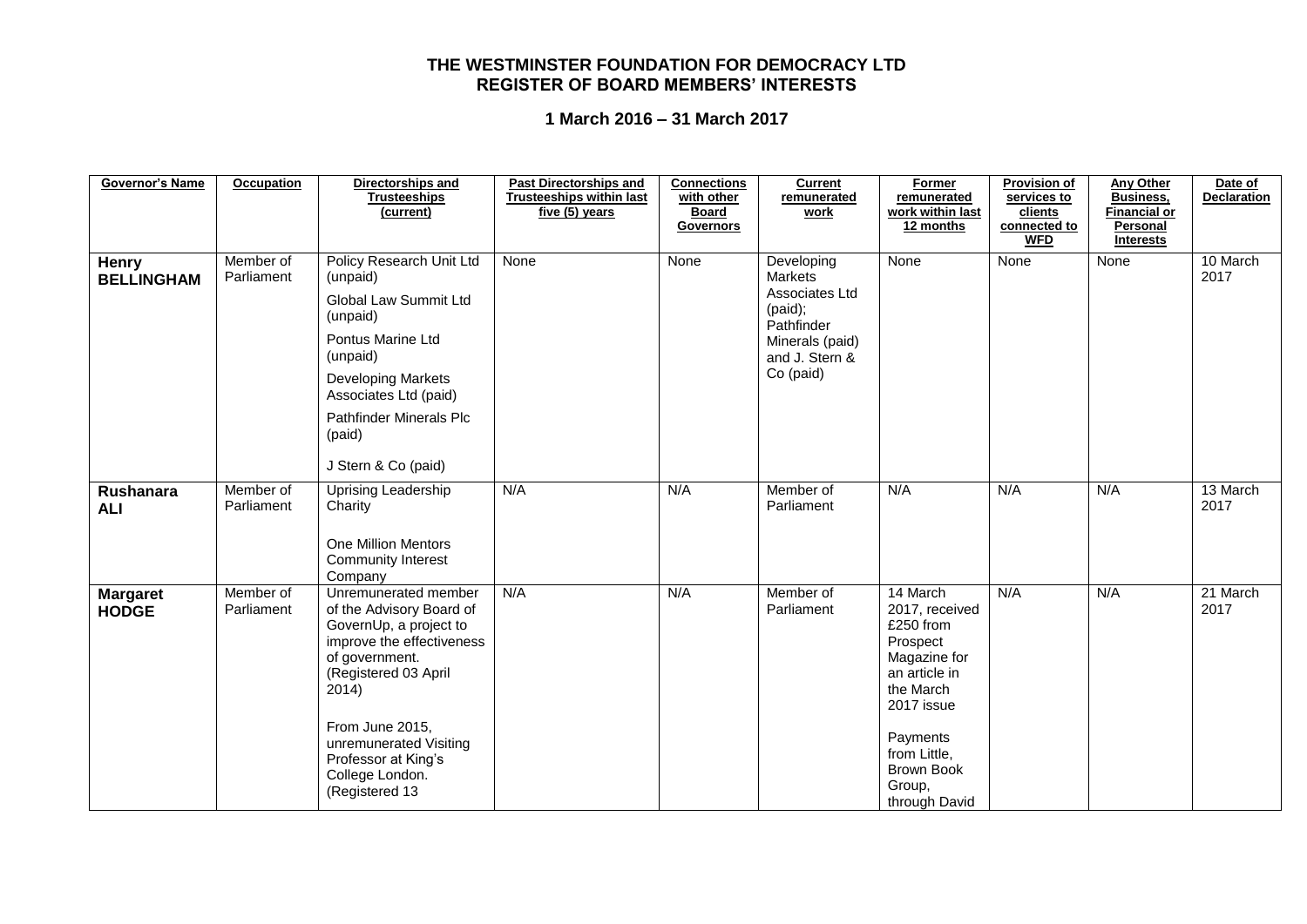|  | September 2016)           |  | Higham           |  |  |
|--|---------------------------|--|------------------|--|--|
|  |                           |  | Associates       |  |  |
|  | From October 2015,        |  |                  |  |  |
|  | unremunerated Member      |  | 20 June 2016,    |  |  |
|  | of the Editorial Board of |  | received         |  |  |
|  | Political Quarterly -     |  | £7,175 as a      |  |  |
|  | October 2015              |  | further          |  |  |
|  |                           |  | instalment for   |  |  |
|  | From November 2015,       |  | a book I have    |  |  |
|  |                           |  |                  |  |  |
|  | unremunerated Chair of    |  | been             |  |  |
|  | the Board of Directors of |  | writing over     |  |  |
|  | the Theatre Royal         |  | the past 14      |  |  |
|  | <b>Stratford East</b>     |  | months.          |  |  |
|  |                           |  | 16 September     |  |  |
|  | From February 2016,       |  | 2016, received   |  |  |
|  | unremunerated co-chair    |  | £7,175 as a      |  |  |
|  | of the Fawcett Society's  |  | further          |  |  |
|  | <b>Local Government</b>   |  | instalment for   |  |  |
|  | Commission                |  | a book I wrote   |  |  |
|  |                           |  | over the past    |  |  |
|  |                           |  | 17 months        |  |  |
|  |                           |  |                  |  |  |
|  | From September 2016,      |  | 12 January       |  |  |
|  | unremunerated Visiting    |  | 2017, received   |  |  |
|  | Fellow of Practice at the |  | £1,000 for the   |  |  |
|  | Blavatnik School of       |  | serialisation of |  |  |
|  | Government at Oxford      |  | my book.         |  |  |
|  | University. (Registered   |  |                  |  |  |
|  | 08 September 2016)        |  | 12 February      |  |  |
|  |                           |  | 2016, received   |  |  |
|  |                           |  | £600 from        |  |  |
|  |                           |  |                  |  |  |
|  |                           |  | DODs, for        |  |  |
|  |                           |  | chairing an      |  |  |
|  |                           |  | event            |  |  |
|  |                           |  |                  |  |  |
|  |                           |  | 11 February      |  |  |
|  |                           |  | 2016, received   |  |  |
|  |                           |  | £200 for an      |  |  |
|  |                           |  | article from the |  |  |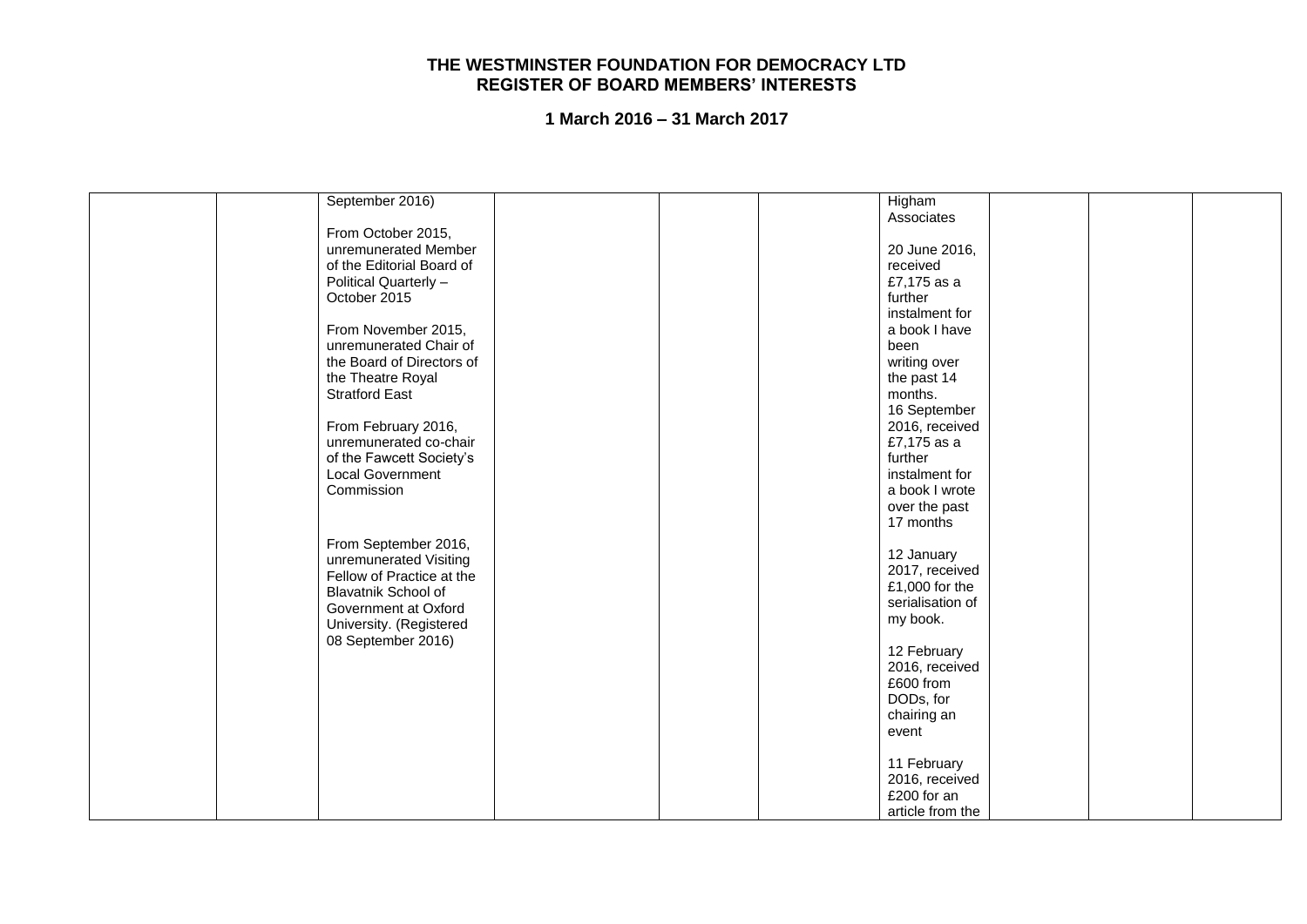|                                    |                         |                                                                                                                                       |                                       |      |                                                                                      | Observer                                                                                |      |                         |                  |
|------------------------------------|-------------------------|---------------------------------------------------------------------------------------------------------------------------------------|---------------------------------------|------|--------------------------------------------------------------------------------------|-----------------------------------------------------------------------------------------|------|-------------------------|------------------|
|                                    |                         |                                                                                                                                       |                                       |      |                                                                                      | 20 April 2016,<br>received<br>£5,000 from<br>Interserve,<br>for a speech<br>on 12 April |      |                         |                  |
|                                    |                         |                                                                                                                                       |                                       |      |                                                                                      | 6 July 2016,<br>received<br>£1,000 from<br>ICAS,<br>for a speech<br>on 24 May<br>2016   |      |                         |                  |
|                                    |                         |                                                                                                                                       |                                       |      |                                                                                      | 28 October<br>2016, received<br>£200 from<br>Avalon UK,<br>for an<br>interview.         |      |                         |                  |
| <b>Jeffrey</b><br><b>DONALDSON</b> | Member of<br>Parliament | Centre for Democracy<br>and Peace Building<br>Causeway Institute for<br>Peace-building and<br><b>Conflict Resolution</b>              | n/a                                   | None | Member of<br>Parliament                                                              | N/A                                                                                     | None | None                    | 21 April<br>2017 |
| John<br><b>OSMOND</b>              | Independent<br>Director | Non Executive Director<br><b>Disabled Peoples</b><br><b>Employment Corporation</b><br><b>Trustee Director</b><br><b>Compaid Trust</b> | Non Executive Director<br>Remploy Ltd | None | Non Executive<br><b>Director</b><br>Disabled<br>Peoples<br>Employment<br>Corporation | Non Executive<br><b>Director</b><br>Remploy Ltd                                         | None | Justice of the<br>Peace | 13 March<br>2017 |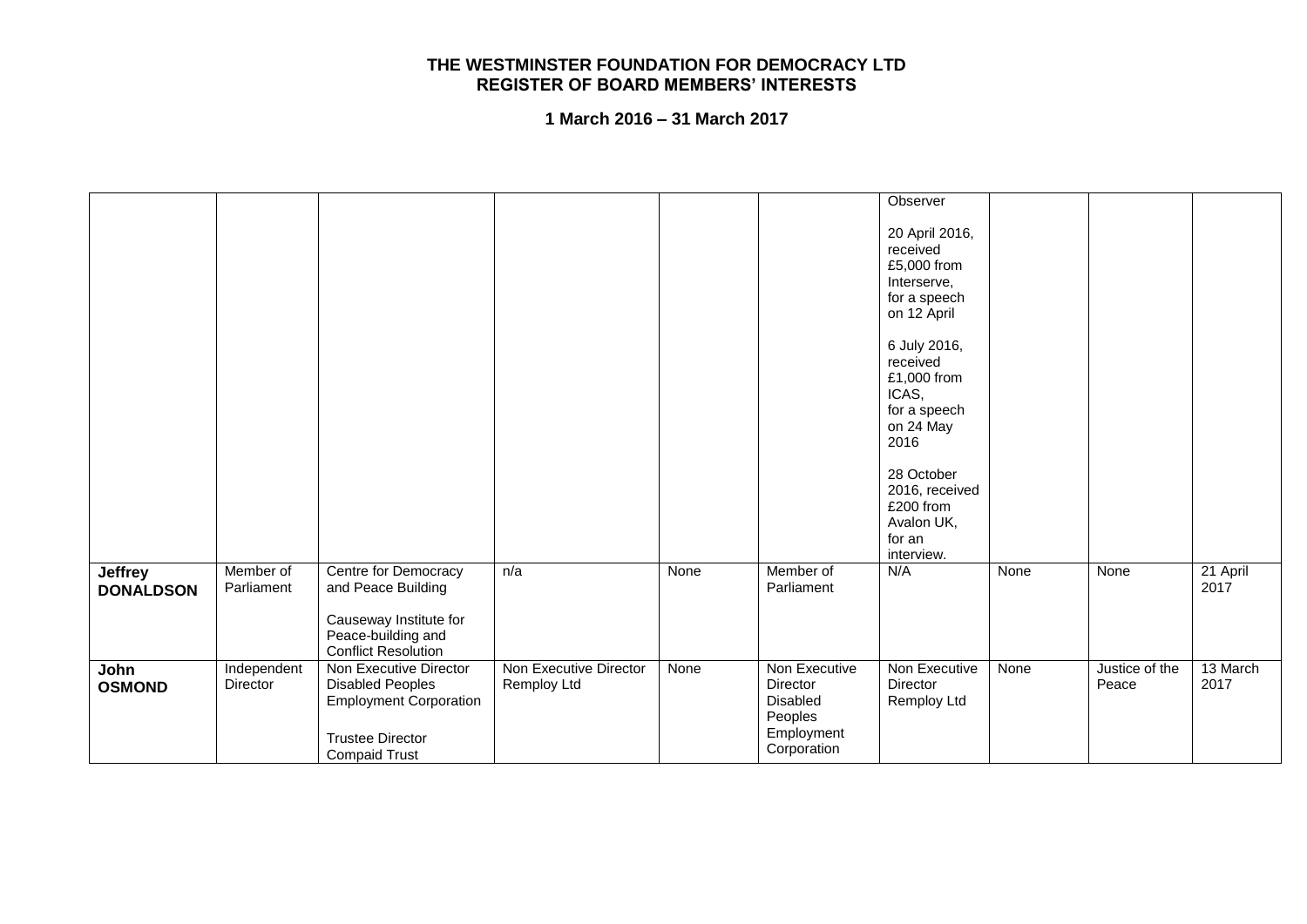| Simon<br><b>WALKER</b>            | Independent<br>Consultant           | Director-General,<br>Institute of Directors<br>Vice-Chairman, Global<br>Network Directors'<br>Institutes<br>Non-Executive<br>Director, European<br>Confederation of<br><b>Directors' Associations</b><br>Association Member,<br><b>BUPA</b><br>Lead Board Member,<br>Department of<br><b>International Trade</b><br>Adviser, Greenbrook<br>PR Ltd.<br>Trustee, Queen<br><b>Elizabeth Diamond</b><br>Jubilee Trust | CEO, British Private<br><b>Equity and Venture</b><br>Capital Association<br>Non-Executive Director,<br>Seven Dials<br>Communications<br>Non-Executive<br>Chairman, Adamant<br>Ventures<br>Member, Speaker's<br>Advisory Committee on<br>Public Engagement<br>Director General,<br><b>Institute of Directors</b> | None | None | None | None | Council<br>Member,<br>European<br>Policy Forum<br>Governor,<br>Hillary<br>Summit | 11 April<br>2017 |
|-----------------------------------|-------------------------------------|-------------------------------------------------------------------------------------------------------------------------------------------------------------------------------------------------------------------------------------------------------------------------------------------------------------------------------------------------------------------------------------------------------------------|-----------------------------------------------------------------------------------------------------------------------------------------------------------------------------------------------------------------------------------------------------------------------------------------------------------------|------|------|------|------|----------------------------------------------------------------------------------|------------------|
| Anthony<br><b>SMITH</b>           | Chief<br>Executive<br>Officer, WFD  | None                                                                                                                                                                                                                                                                                                                                                                                                              | None                                                                                                                                                                                                                                                                                                            | None | None | None | None | None                                                                             | 15 June<br>2017  |
| Paul<br><b>NAISMITH</b>           | Company<br>Secretary,<br><b>WFD</b> | None                                                                                                                                                                                                                                                                                                                                                                                                              | None                                                                                                                                                                                                                                                                                                            | None | None | None | None | None                                                                             | 14 June<br>2017  |
| <b>Andrew</b><br><b>ROSINDELL</b> | Update to follow                    |                                                                                                                                                                                                                                                                                                                                                                                                                   |                                                                                                                                                                                                                                                                                                                 |      |      |      |      |                                                                                  |                  |